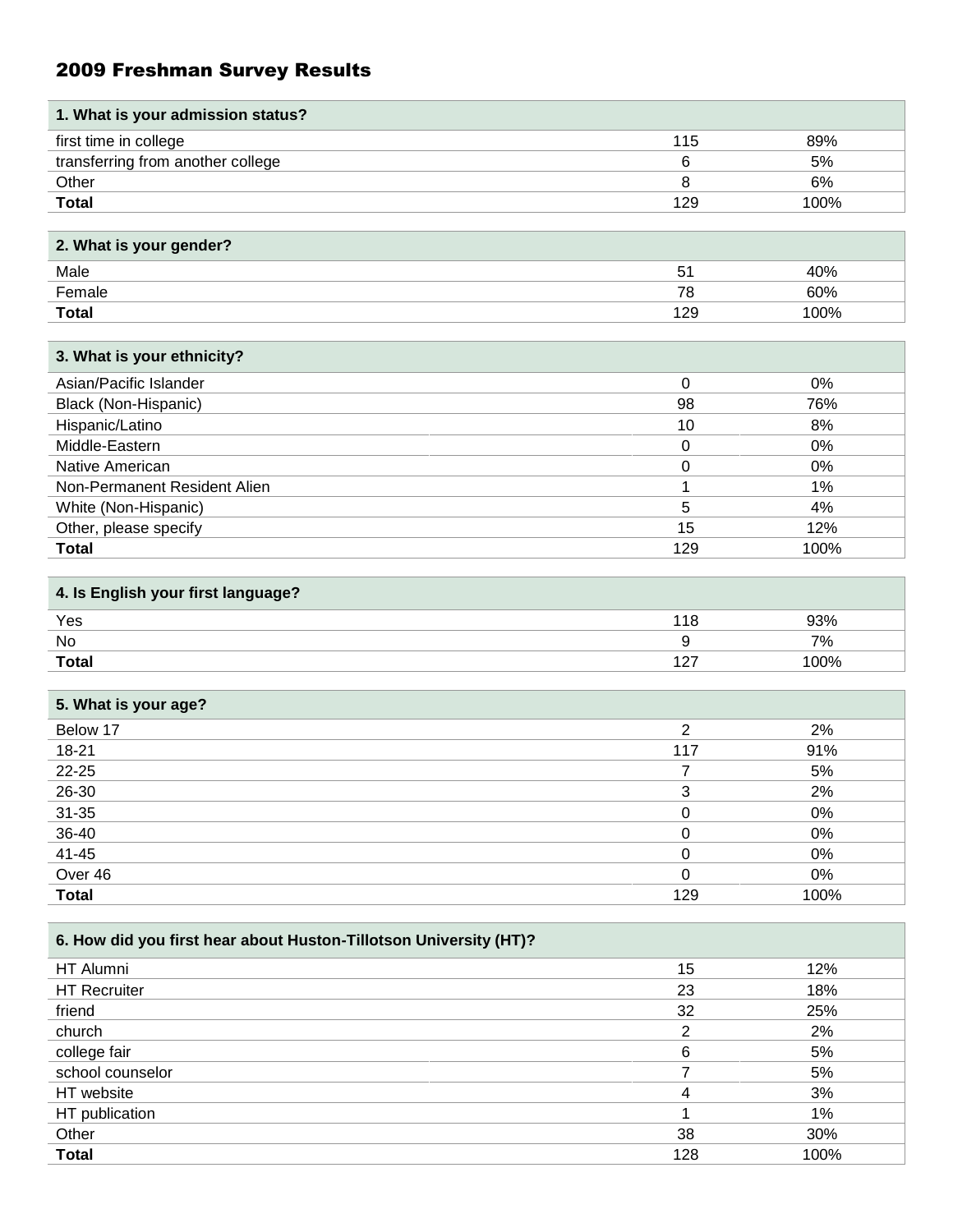| 7. How many other universities/colleges did you apply to?                                                                      |                |            |
|--------------------------------------------------------------------------------------------------------------------------------|----------------|------------|
| 0                                                                                                                              | 17             | 13%        |
| 1                                                                                                                              | 9              | 7%         |
| $\overline{2}$                                                                                                                 | 28             | 22%        |
| 3                                                                                                                              | 28             | 22%        |
| $4+$                                                                                                                           | 47             | 36%        |
| <b>Total</b>                                                                                                                   | 129            | 100%       |
|                                                                                                                                |                |            |
| 8. Huston-Tillotson University was my                                                                                          |                |            |
| first choice                                                                                                                   | 45             | 35%        |
| second choice                                                                                                                  | 37             | 29%        |
| third choice                                                                                                                   | 19             | 15%        |
| fourth choice or more                                                                                                          | 27             | 21%        |
| <b>Total</b>                                                                                                                   | 128            | 100%       |
| 9. Are you the first person in your family to attend college? (Other than brothers and sisters that may also be in<br>college) |                |            |
| Yes                                                                                                                            | 53             | 41%        |
| No                                                                                                                             | 76             | 59%        |
| <b>Total</b>                                                                                                                   | 129            | 100%       |
|                                                                                                                                |                |            |
| 10. Which best describes your intention for getting a college degree?                                                          |                |            |
| earn a degree at HT                                                                                                            | 78             | 61%        |
| transfer and get a degree elsewhere                                                                                            | 29             | 23%        |
| undecided                                                                                                                      | 19             | 15%        |
| Other                                                                                                                          | 2              | 2%         |
| <b>Total</b>                                                                                                                   | 128            | 100%       |
| 11. In what areas have you had remedial work in the past?                                                                      |                |            |
| reading                                                                                                                        | 4              | 3%         |
| writing                                                                                                                        | 6              | 5%         |
| mathematics                                                                                                                    | 37             | 29%        |
| no areas                                                                                                                       | 84             | 65%        |
| Other                                                                                                                          | 4              | 3%         |
|                                                                                                                                |                |            |
| 12. In what areas will you need tutoring in the future?                                                                        |                |            |
| reading                                                                                                                        | 5              | 4%         |
| writing<br>mathematics                                                                                                         | 29<br>86       | 22%<br>67% |
| no areas                                                                                                                       | 17             | 13%        |
| Other                                                                                                                          | $\overline{7}$ | 5%         |
|                                                                                                                                |                |            |
| 13. What is the highest level of education of your mother?                                                                     |                |            |
| less than high school                                                                                                          | 8              | 6%         |
| some high school                                                                                                               | 13             | 10%        |
| high school graduate                                                                                                           | 31<br>27       | 24%        |
| some college (no degree)                                                                                                       |                | 21%        |
| associate degree                                                                                                               | 10<br>21       | 8%<br>16%  |
| bachelor degree<br>graduate degree                                                                                             | 11             | 9%         |
| Other                                                                                                                          | $\overline{7}$ | 5%         |
| <b>Total</b>                                                                                                                   | 128            | 100%       |
|                                                                                                                                |                |            |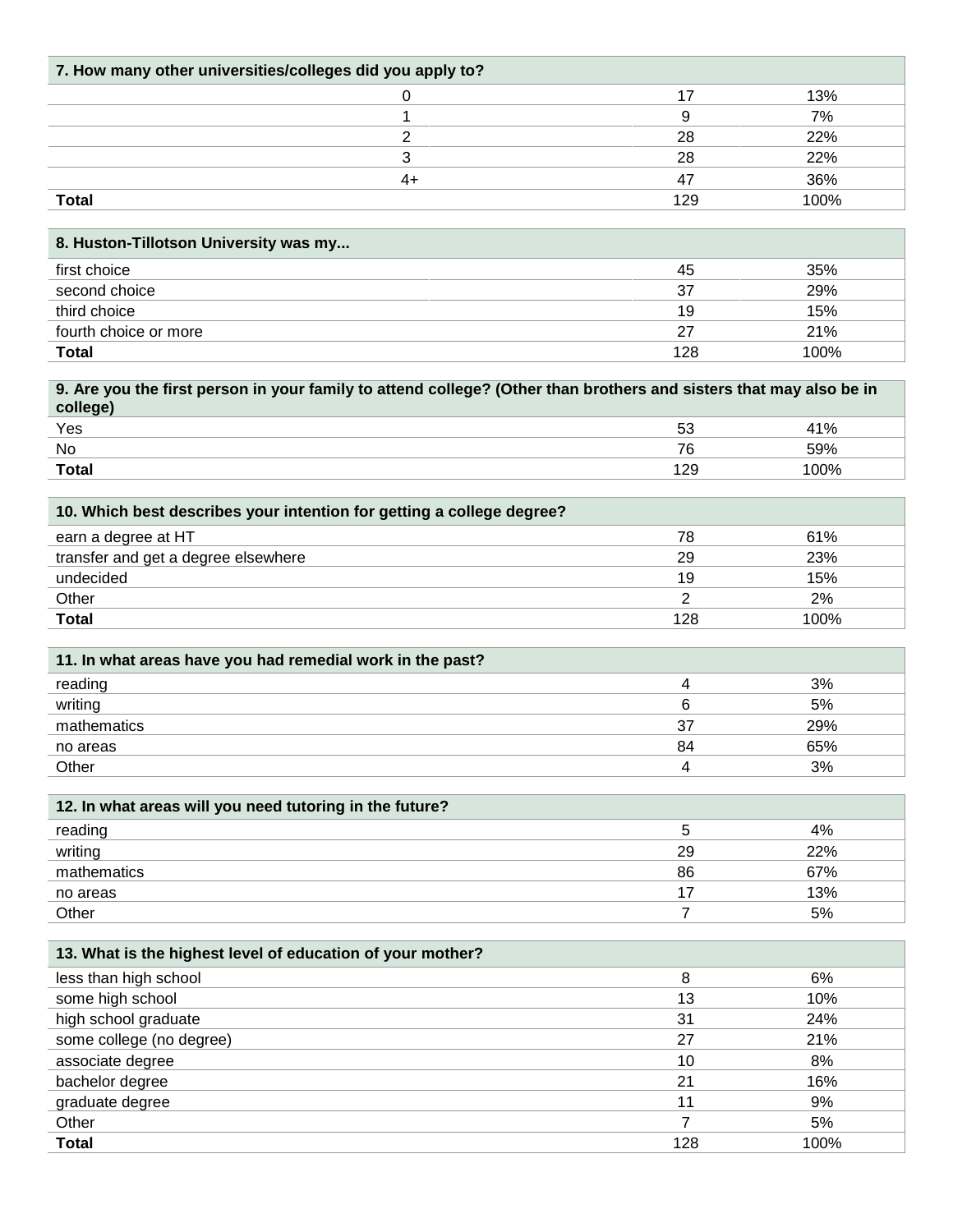| 14. What is the highest level of education of your father? |      |
|------------------------------------------------------------|------|
| less than high school<br>8                                 | 6%   |
| some high school<br>18                                     | 14%  |
| high school graduate<br>40                                 | 31%  |
| some college (no degree)<br>24                             | 19%  |
| associate degree<br>10                                     | 8%   |
| bachelor degree<br>11                                      | 9%   |
| graduate degree<br>6                                       | 5%   |
| Other<br>11                                                | 9%   |
| <b>Total</b><br>128                                        | 100% |

| 15. Describe your marital status. |     |      |
|-----------------------------------|-----|------|
| never married                     | 126 | 98%  |
| married                           |     | 2%   |
| divorced                          |     | 0%   |
| widowed                           |     | 0%   |
| <b>Total</b>                      | 129 | 100% |

| 16. Do you have children? |         |
|---------------------------|---------|
| Yes                       | 5%      |
| No                        | 95%     |
| <b>Total</b>              | $100\%$ |

| 17. Do you have children under 18 who live with you? |     |      |
|------------------------------------------------------|-----|------|
| Yes                                                  |     | 4% ا |
| No                                                   |     | 86%  |
| <b>Total</b>                                         | 129 | '00% |

| 18. Where are you from?                            |          |      |
|----------------------------------------------------|----------|------|
| Dallas/Fort Worth Metroplex                        | 28       | 22%  |
| Greater Austin (Bastrop, Cedar Park, Pflugerville, |          |      |
| Round Rock)                                        | 16       | 12%  |
| Houston                                            | 25       | 19%  |
| San Antonio                                        | 7        | 5%   |
| California                                         | 2        | 2%   |
| Florida                                            | 0        | 0%   |
| Louisiana                                          | っ        | 2%   |
| <b>Illinois</b>                                    | 0        | 0%   |
| Kentucky                                           | $\Omega$ | 0%   |
| Other                                              | 49       | 38%  |
| <b>Total</b>                                       | 129      | 100% |

| 19. What is your religious preference? |  |
|----------------------------------------|--|
|----------------------------------------|--|

| <b>Baptist</b>   | 59 | 46% |
|------------------|----|-----|
| Church of Christ | 14 | 11% |
| Episcopal        |    | 1%  |
| Hindu            |    | 0%  |
| Islamic          |    | 0%  |
| Jewish           |    | 0%  |
| Lutheran         |    | 0%  |
| Methodist        | 8  | 6%  |
| None             |    | 6%  |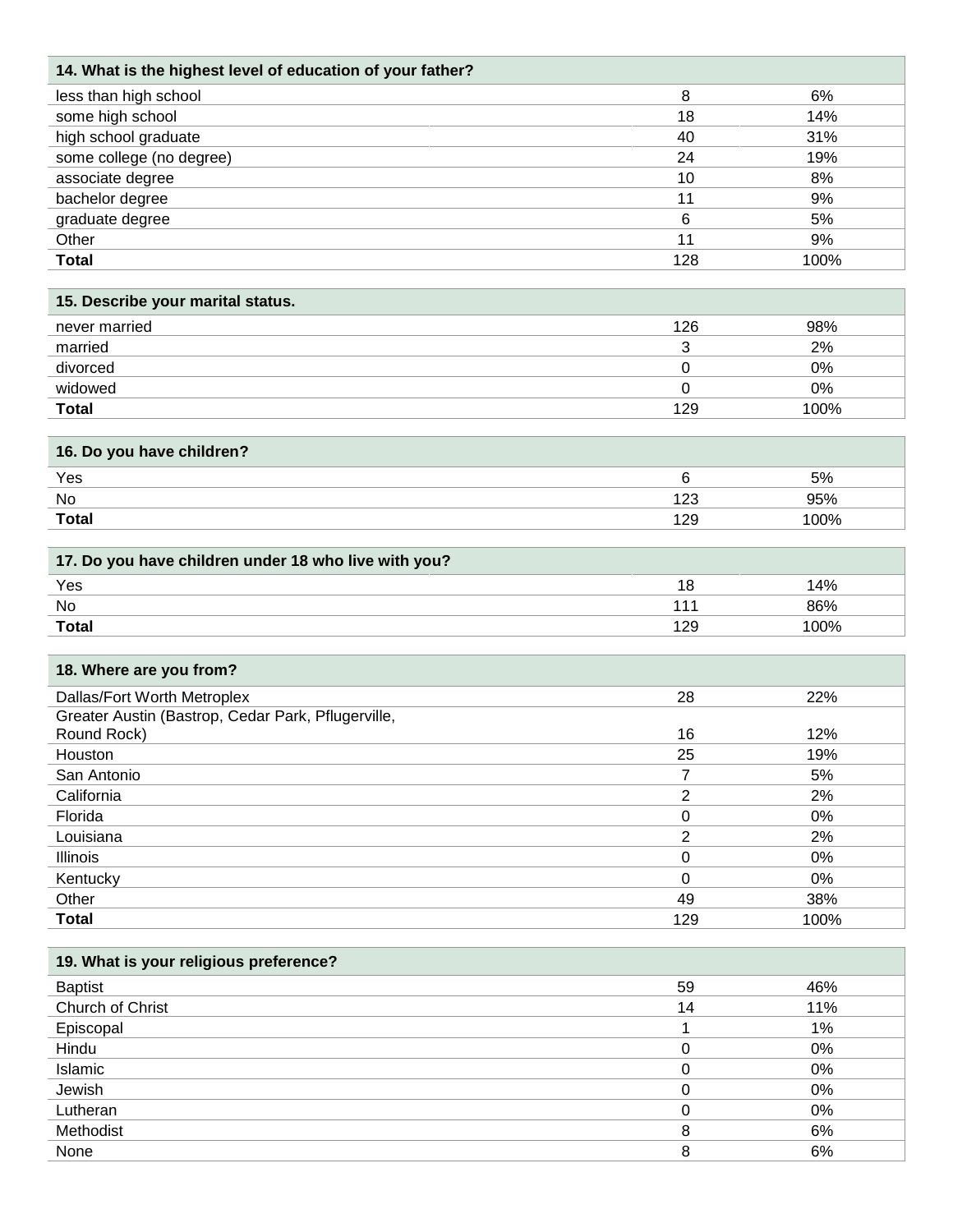| Roman Catholic                         | 13  | 10%  |
|----------------------------------------|-----|------|
| Other                                  | 26  | 20%  |
| <b>Total</b>                           | 129 | 100% |
|                                        |     |      |
| 20. Where will you live this semester? |     |      |
| on campus                              | 105 | 81%  |
| off campus with family                 | 16  | 12%  |
| off campus with non-family             | 6   | 5%   |
| off campus alone                       | っ   | 2%   |
| Other                                  | 0   | 0%   |
| <b>Total</b>                           | 129 | 100% |

# **21. Enter the zip code of your residence this semester (Campus Zip Code: 78702).**

129 Responses

| 22. How many hours per week do you plan to work? |     |      |
|--------------------------------------------------|-----|------|
| none, I will not be working                      | 63  | 49%  |
| 10-Jan                                           | 14  | 11%  |
| 20-Nov                                           | 37  | 29%  |
| 21-39                                            | 11  | 9%   |
| 40 or more                                       |     | 2%   |
| <b>Total</b>                                     | 128 | 100% |

| 23. Will you be working on or off campus? |     |      |
|-------------------------------------------|-----|------|
| I will not be working.                    | 70  | 54%  |
| I will be working on campus.              |     | 13%  |
| I will be working off campus.             | 42  | 33%  |
| <b>Total</b>                              | 129 | 100% |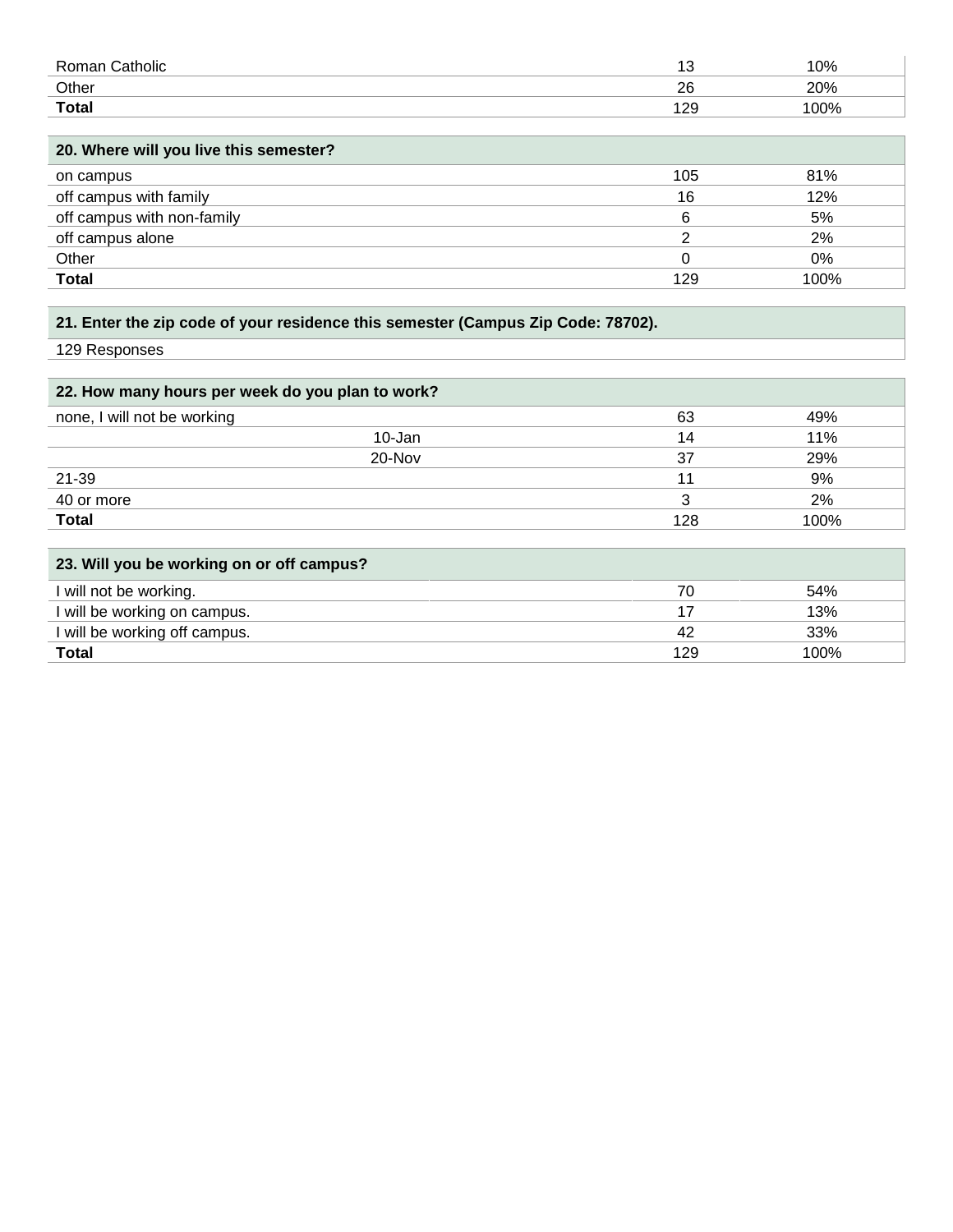| 24. How important was each of the following factors in your decision to attend HT? [1=unimportant, 2=minor, 3=important, 4=very important, 5=critical,<br>$N/A$ ] |                  |              |           |                |          |          |  |  |  |
|-------------------------------------------------------------------------------------------------------------------------------------------------------------------|------------------|--------------|-----------|----------------|----------|----------|--|--|--|
| Top number is the count of respondents selecting                                                                                                                  | unimportant      | minor        | important | very important | critical | N/A      |  |  |  |
| the option. Bottom % is percent of the total<br>respondents selecting the option.                                                                                 |                  |              |           |                |          |          |  |  |  |
|                                                                                                                                                                   | 14               | 4            | 21        | 34             | 47       | 9        |  |  |  |
| cost of attendance                                                                                                                                                | 11%              | 3%           | 16%       | 26%            | 36%      | 7%       |  |  |  |
| historically black heritage                                                                                                                                       | 23               | 15           | 24        | 24             | 32       | 11       |  |  |  |
|                                                                                                                                                                   | 18%              | 12%          | 19%       | 19%            | 25%      | 9%       |  |  |  |
| availability of financial aid                                                                                                                                     | 14               | 3            | 12        | 27             | 69       | 4        |  |  |  |
|                                                                                                                                                                   | 11%              | 2%           | 9%        | 21%            | 53%      | 3%       |  |  |  |
| intercollegiate athletics                                                                                                                                         | 23               | 16           | 30        | 23             | 22       | 15       |  |  |  |
|                                                                                                                                                                   | 18%              | 12%          | 23%       | 18%            | 17%      | 12%      |  |  |  |
| attending a small school                                                                                                                                          | 14               | 20           | 35        | 31             | 21       | 8        |  |  |  |
|                                                                                                                                                                   | 11%              | 16%          | 27%       | 24%            | 16%      | 6%       |  |  |  |
| living in the Austin area                                                                                                                                         | 35               | 22           | 32        | 17             | 13       | 10       |  |  |  |
|                                                                                                                                                                   | 27%              | 17%          | 25%       | 13%            | 10%      | 8%       |  |  |  |
| being near family                                                                                                                                                 | 25               | 18           | 31        | 21             | 22       | 12       |  |  |  |
|                                                                                                                                                                   | 19%<br>36        | 14%<br>23    | 24%<br>29 | 16%<br>18      | 17%<br>8 | 9%<br>15 |  |  |  |
| current students                                                                                                                                                  | 28%              | 18%          | 22%       | 14%            | 6%       | 12%      |  |  |  |
|                                                                                                                                                                   | 33               | 18           | 32        | 16             | 9        | 21       |  |  |  |
| high school counselor                                                                                                                                             | 26%              | 14%          | 25%       | 12%            | 7%       | 16%      |  |  |  |
|                                                                                                                                                                   | 23               | 18           | 31        | 21             | 17       | 19       |  |  |  |
| HT recruiter                                                                                                                                                      | 18%              | 14%          | 24%       | 16%            | 13%      | 15%      |  |  |  |
| HT website                                                                                                                                                        | 26               | 21           | 37        | 15             | 16       | 14       |  |  |  |
|                                                                                                                                                                   | 20%              | 16%          | 29%       | 12%            | 12%      | 11%      |  |  |  |
| contact with HT faculty                                                                                                                                           | 22               | 14           | 40        | 23             | 17       | 13       |  |  |  |
|                                                                                                                                                                   | 17%              | 11%          | 31%       | 18%            | 13%      | 10%      |  |  |  |
| contact with HT alumni                                                                                                                                            | 26               | 19           | 29        | 22             | 13       | 20       |  |  |  |
|                                                                                                                                                                   | 20%              | 15%          | 22%       | 17%            | 10%      | 16%      |  |  |  |
| college guides                                                                                                                                                    | 16               | 18           | 24        | 36             | 24       | 11       |  |  |  |
|                                                                                                                                                                   | 12%              | 14%          | 19%       | 28%            | 19%      | 9%       |  |  |  |
| newspapers or magazines                                                                                                                                           | 39               | 18           | 38        | 10             | 6        | 18       |  |  |  |
|                                                                                                                                                                   | 30%              | 14%          | 29%       | 8%             | 5%       | 14%      |  |  |  |
| college weekend visit                                                                                                                                             | 16               | 13           | 33        | 33             | 20       | 14       |  |  |  |
|                                                                                                                                                                   | 12%              | 10%          | 26%       | 26%            | 16%      | 11%      |  |  |  |
| senior weekend visit                                                                                                                                              | 27<br>21%        | 17           | 30<br>23% | 21             | 11       | 23       |  |  |  |
|                                                                                                                                                                   | $\boldsymbol{9}$ | 13%<br>$\,6$ | 22        | 16%<br>22      | 9%<br>61 | 18%<br>9 |  |  |  |
| availability of desired major                                                                                                                                     | 7%               | 5%           | 17%       | 17%            | 47%      | 7%       |  |  |  |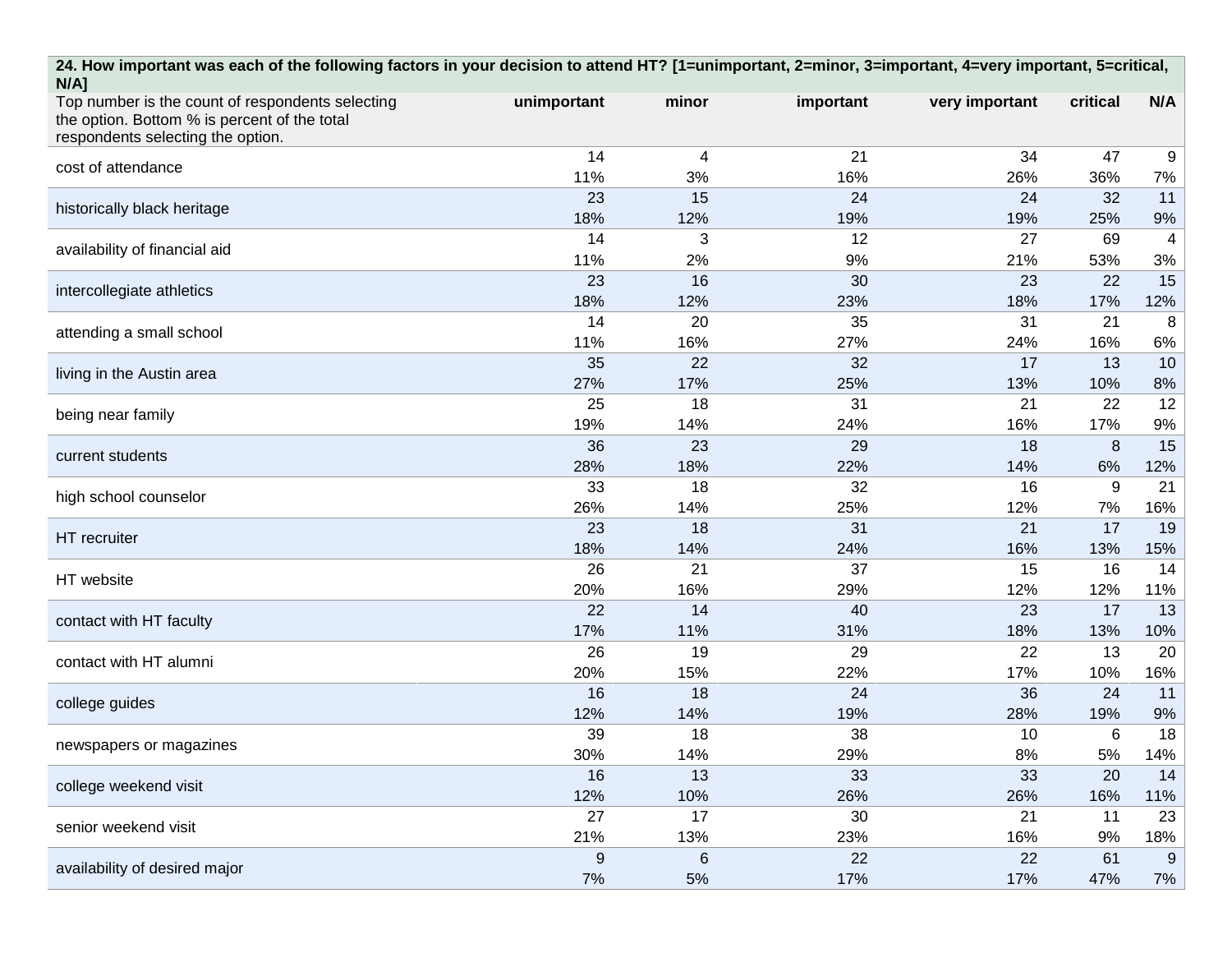#### **25. Please share any additional comments or recommendations for the Freshman Survey.**

- 1. Basketball
- 2. Only planning to go here 1-2 semesters.
- 3. I don't like the visitation ramifications.
- 4. As 28-yr old Active Duty U.S. Marine I believe that I and others like me should be excused from this course (HT 101).
- 5. I also like that HT is a church-affiliated university.
- 6. So fat, so good!!!

#### **What is your admission status?**

Four replied sophomore

Returning freshman

Second year

**Returning** 

Have been current HT student for 3 years

# **What is your ethnicity?**

No response French/Haitian Five did not specify Mixed Race **Multiracial** Asian/Black African African Black/Mexican Black/Hispanic

European White/Black/Cuban

# **How did you first hear about Huston-Tillotson University (HT)?**

Aunt Family High School Coach Family Member High School Teacher Did not specify Six said from an HT Coach Aunt and Mother My coach went to HT Yahoo.com Family **Sister** Family HT Student Research on black universities Parents attended **Scholarship** My coach from Waco High School Brother NROTC Scholarship Award HT Student Siblings Father